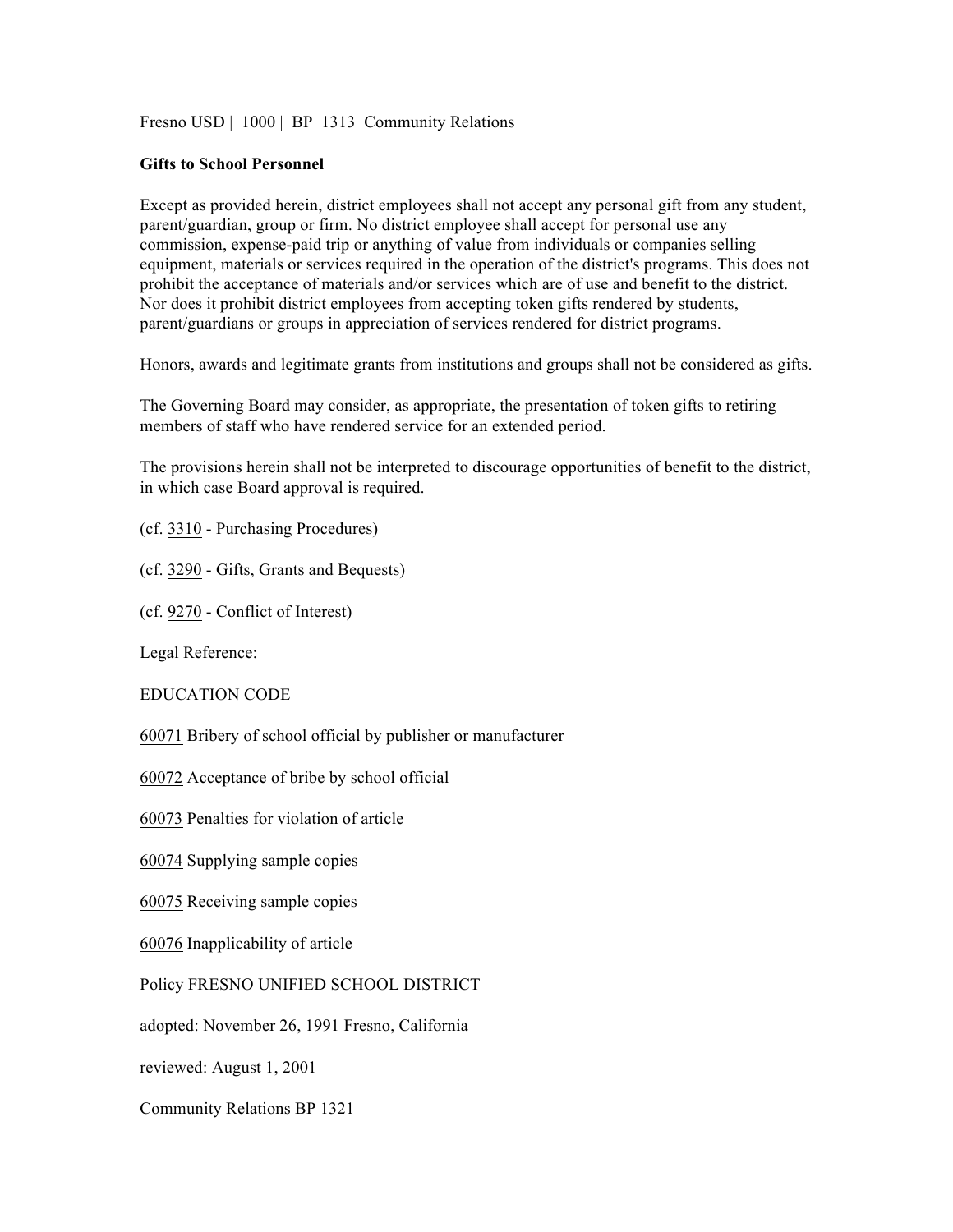## SOLICITATION OF FUNDS FROM AND BY STUDENTS

Solicitations on Behalf of Nonschool Charitable Organizations

The Governing Board recognizes that fund-raising enables nonprofit, nonpartisan charitable organizations to fulfill important, worthwhile goals. The school district, by example, can help students develop a true sense of social responsibility.

Funds may be solicited or materials distributed for those nonprofit, nonpartisan organizations that are properly chartered or licensed by state or federal law. All such solicitations on school premises shall be approved in advance by the Board. (Education Code 51520)

Solicitations on Behalf of the School

With the approval of the Superintendent or designee, official school-connected organizations (PTA, booster club, etc.) may organize fund-raising events involving students.

(cf. 1230 - School-Connected Organizations)

Parents/guardians should be informed of the purpose of fund-raisers benefiting the school or school groups. After the fund-raiser is held, parents/guardians should be told how much money was raised and how it was spent.

All Solicitations

Whether solicitations are made on behalf of the school or on behalf of another charitable organization, the Board particularly desires that no students shall be made to feel uncomfortable or pressured to provide funds. Staff is expected to emphasize the fact that donations are always voluntary. No students shall be barred from an activity because they did not participate in fundraising.

The Superintendent or designee shall establish regulations as needed to guard student safety.

Legal Reference:

EDUCATION CODE

51520 Prohibited solicitations on school premises (except such nonpartisan, charitable organizations as approved by the governing board)

51521 Unlawful solicitations of contribution or purchase of personal property for benefit of public school or student body; exception

BUSINESS AND PROFESSIONS CODE

17510-17510.7 Charitable solicitations

Policy FRESNO UNIFIED SCHOOL DISTRICT